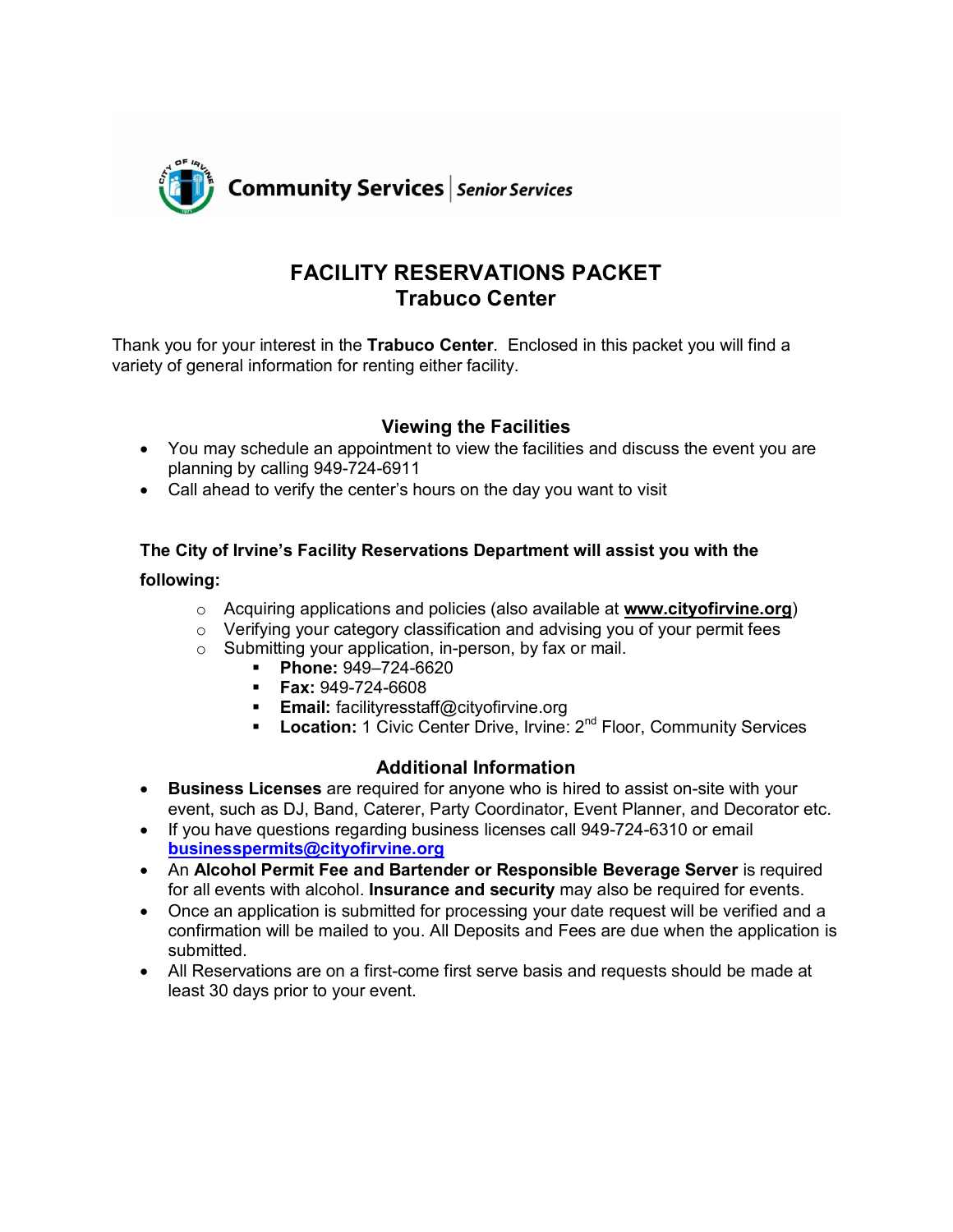

# **Applicant/Group Clean-up Responsibilities**

All cleanups must be accomplished prior to the finish time indicated on the application permit.

#### **You are responsible for the following clean up at the end of your event:**

- All equipment used
- All counter areas used
- All tabletops and chairs used
- Any soiled or dampened floor or carpet areas; including vacuuming or mopping as needed
- All wood floors cannot have water left on them. Please mop area and wipe dry immediately.
- Kitchen and all amenities used (i.e. refrigerator, stove, ovens, sinks, etc.)
- Restrooms (all trash must be placed in receptacles
- Placing all trash in proper receptacles, and then in dumpsters during and at the end of the event,
- Breaking cardboard boxes down prior to being placed in the dumpster
	- $\circ$  When removing trash bags, please take special care not to allow bags to leak on the carpet or floors, as additional cleanup will be required.
	- o Please ask the Facility Reservation Staff for a trash cart to move trash to the dumpster area.
- Removing all equipment, balloons, supplies, personal articles, displays, etc., immediately following clean-up.
- Note: all supplies left behind will be discarded

# **Cleaning Supplies**

- A vacuum, mop, broom, and trash bags are available at the facility.
- You must provide any additional cleaning supplies (i.e. towels, cleaning solutions, etc.).

# **End of Event**

- At the conclusion of the permit rental and clean-up time, it is your responsibility to inspect the premises with the facility reservations staff
- Please make sure you discuss clean up responsibilities with your caterer or any other person contracted to help you with your event.
- Additional charges will be incurred if cleanup is not complete.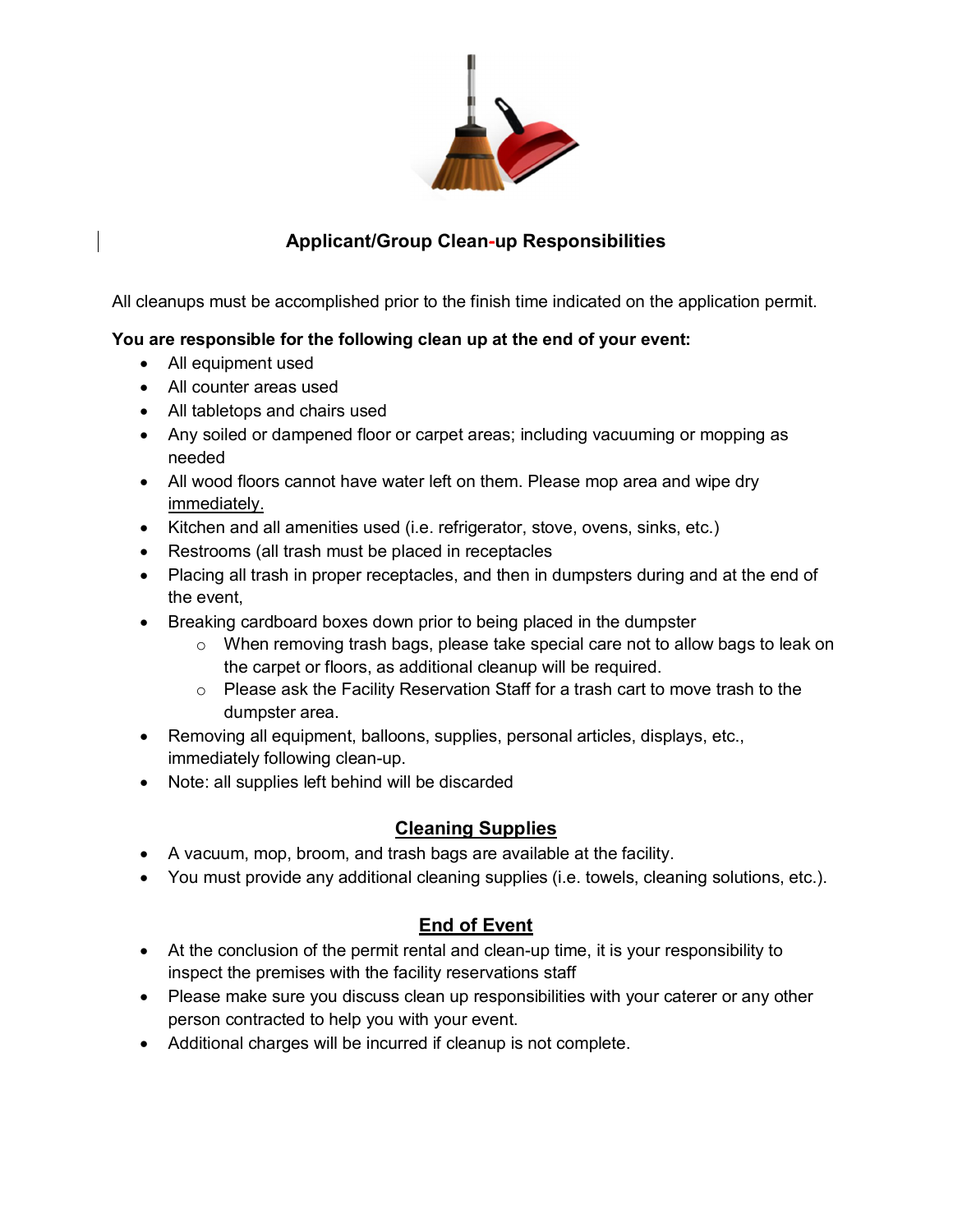

#### **Facility Reservations Rules and Regulations Trabuco Center**

**The following rules and regulations apply to all persons and groups utilizing the Senior Center Facilities:**

## **Reservation Information**

- An event contact must be determined for each reservation. The event contact must be accessible to Facility Reservation staff at all times for any questions or concerns that arise during the event.
- The reserved time must include all set-ups and clean-up (i.e. decorating, food preparation, etc.). Equipment and supplies provided by outside agencies such as caterers, party rental companies, etc. cannot be dropped off outside of the reservation time.
- Please note: **CHANGES, ADDITIONS OR CANCELLATIONS** to your permit must be made with **Facility Reservations. You may want to contact them by emailing facilityresstaff@cityofirvine.org or faxing the request to 949-724-6925 or visiting them in person.** All requests must be submitted at least **30 Days** prior to your event. All requests must be in writing. A change fee may apply.

#### **Deliveries**

- Facility Reservation staff are not authorized to sign for any deliveries
- The event contact or his/her representative is the only person authorized to accept deliveries.
- Deliveries are only allowed during permitted rental times.
- The Community Services Department cannot be held responsible for any items delivered early or left behind.

#### **Smoking Areas**

**No Smoking** is allowed in any of the rooms or within 50 feet of the entrances.

# **Kitchen**

- The **Kitchen** may only be reserved with MPR or MPR A room rental
- Warming of prepared foods and use of the refrigerator/freezer are allowed with the Kitchen Warming Use Fee
- The applicant must provide cooking utensils and supplies.
- Open flames are not permitted.
- Tandoori ovens are not permitted
- Some events may also require Health Department or Fire Department permits
- Ice is only available with a kitchen reservation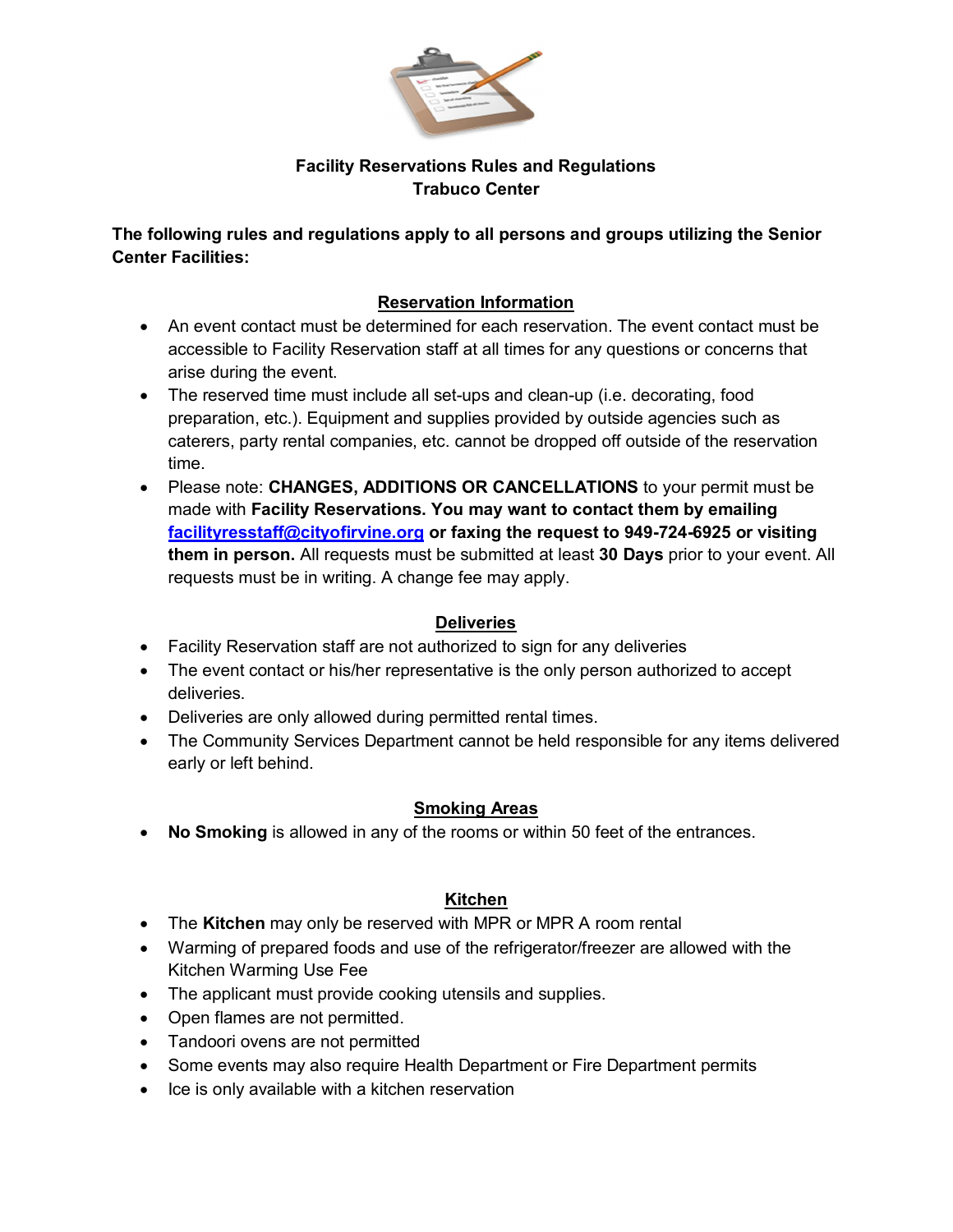#### **Security**

- **Security** may be required at events
- When security is required, we require a minimum of one (1) security guard for every 100 guest
- Security guards hourly rates are pre-determined. Check with Facility Reservations for the hourly rate.
- Some events may require Irvine Police Officers; hourly rate will be determined.

## **Alcohol**

- Alcohol is allowed at events when an **Alcohol Permit** has been approved on the reservations permit.
- A serving attendant who has completed a course in **responsible Beverage Service** or a **Certified Bartender** is **required.**
- Security and insurance is required.
- All alcohol must be consumed in the reserved area only.

# **Decoration Policy**

- All decorations must be discussed in detail at the site meeting
- Do not move or remove any equipment such as bulletin boards items, artwork, partitions, plants, etc.
- The use of tape, nails, staples, push pins, etc. is not permitted on the walls, ceilings windows doors or furniture of either facility or patio area.
- The soft wall panels are for decorations. You may use pushpins to hang light weight items on the soft panel walls.
- Balloons must be secured at all times; balloons may not be released in any room or area. If balloons are released in any area, they must be removed. Additional staff time or room rental fees will be applied for retrieval and removal of balloons.
- Throwing rice, confetti or birdseed and the use of silly string are not permitted.
- Any type of candles must be pre-approved. Only certain candle styles are permitted. You must discuss the use of the candles at your site meeting.
- Hanging decorations (i.e. banners, signs or flags) must be discussed in detail during your site meeting.
- Climbing or standing on tables, chairs or any furniture is not permitted. Ladders or step stools are not available through the facility and should be provided by the event contact or a contracted vendor.
- Do not block entrances, hallways, and exit signs and do not place decorations on them.

#### **Setups**

 **Changes to setup** are not permitted once your reservation time begins. Please make sure your setup details are thoroughly discussed during your site meeting and are accurately depicted on your room diagram.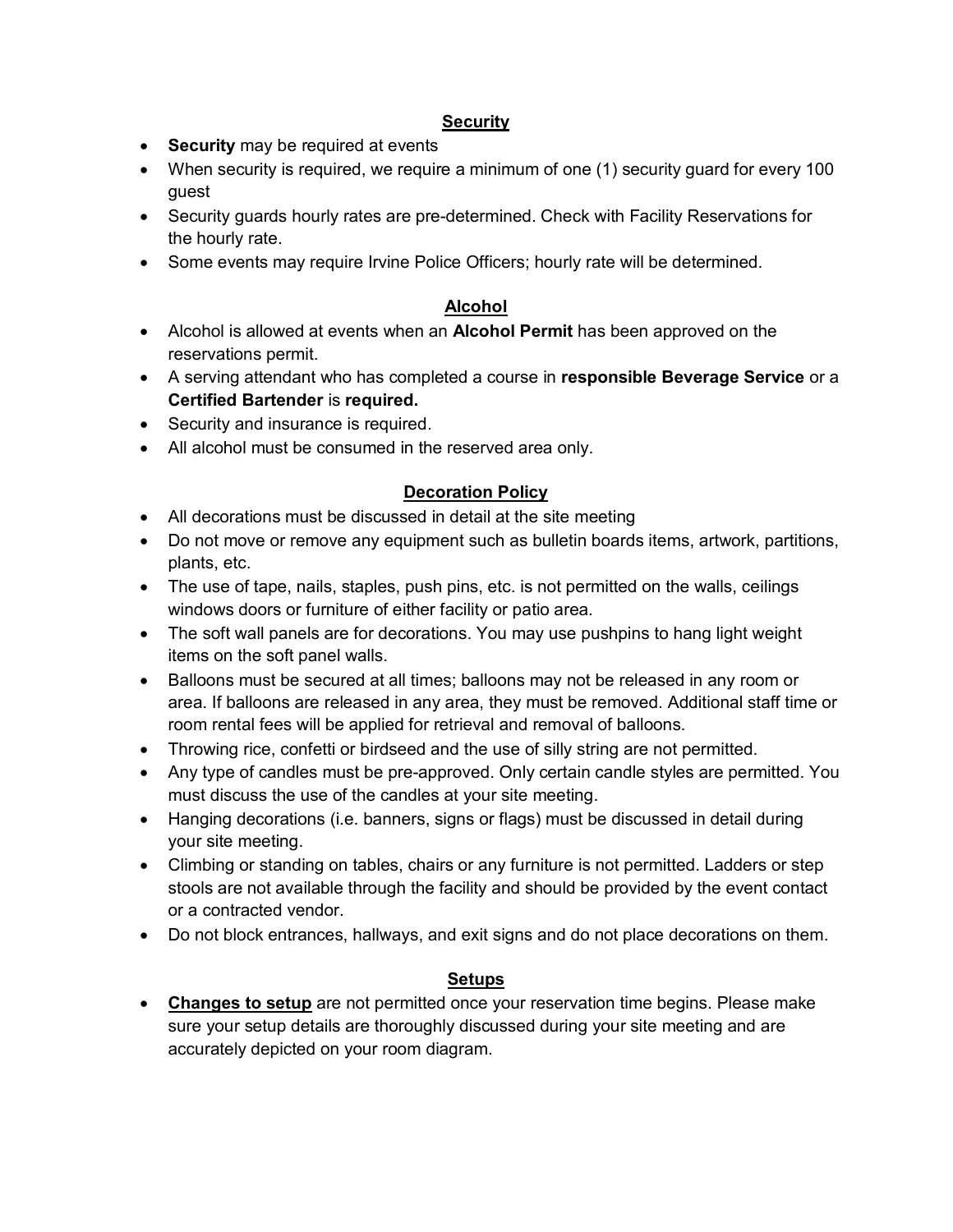#### **Noise Levels**

- Noise levels must be kept to a minimum; sound levels must be adjusted when requested by the facility reservation staff
- The doors to the room(s) you have reserved must be closed during your event.

#### **Children**

- Children must be supervised at all times; staff is not responsible for unattended children. Children must stay in your reserved area.
- Chaperones are required at a 1 to 10 ratio for all events in which children under the age of 18 are present.

# **Equipment & Rental Equipment**

- Equipment must be reserved prior to or during your site meeting.
- Some equipment may not always be available and some restrictions may apply.
- All audio and visual equipment (i.e. sound systems, microphones, microphones, podiums, etc.) and additional rentable equipment needs to be reserved during your site meeting or at least two weeks prior to the event.
- The Facility Reservations staff will instruct the applicant on how to operate the equipment and assist with the operations
- While we try to keep our equipment in good condition, we cannot guarantee availability due to a mechanical difficulty or malfunction.
- You will be charged the full replacement cost if equipment is lost or damaged
- Indoor tables and chairs are available for indoor use only
- Outdoor tables and chairs are available to rent for outdoor use on the patio
- Applicants may also provide their own tables and chairs

# **Billing Information**

- Upon arrival on the day of the event, the event contact must inspect the premises with the Facility Reservations staff in charge of the facility.
- **Early Arrivals & Late Departures:** No one may occupy the reserved areas until the beginning of the permit reservation time or stay later than the permit reservation end time, without incurring early arrival or late departure charges. Please make sure anyone assisting with your event is aware of your permit reservation start and end time.
- The applicant accepts responsibility for the actions of all of their quests and participants, and is required to replace or pay for damages to equipment and/or property in all areas of the facility utilized by the group (including the restrooms).
- Your guests may only occupy the reserved area.
- The facility must be cleaned and restored to the exact condition in which it was accepted.